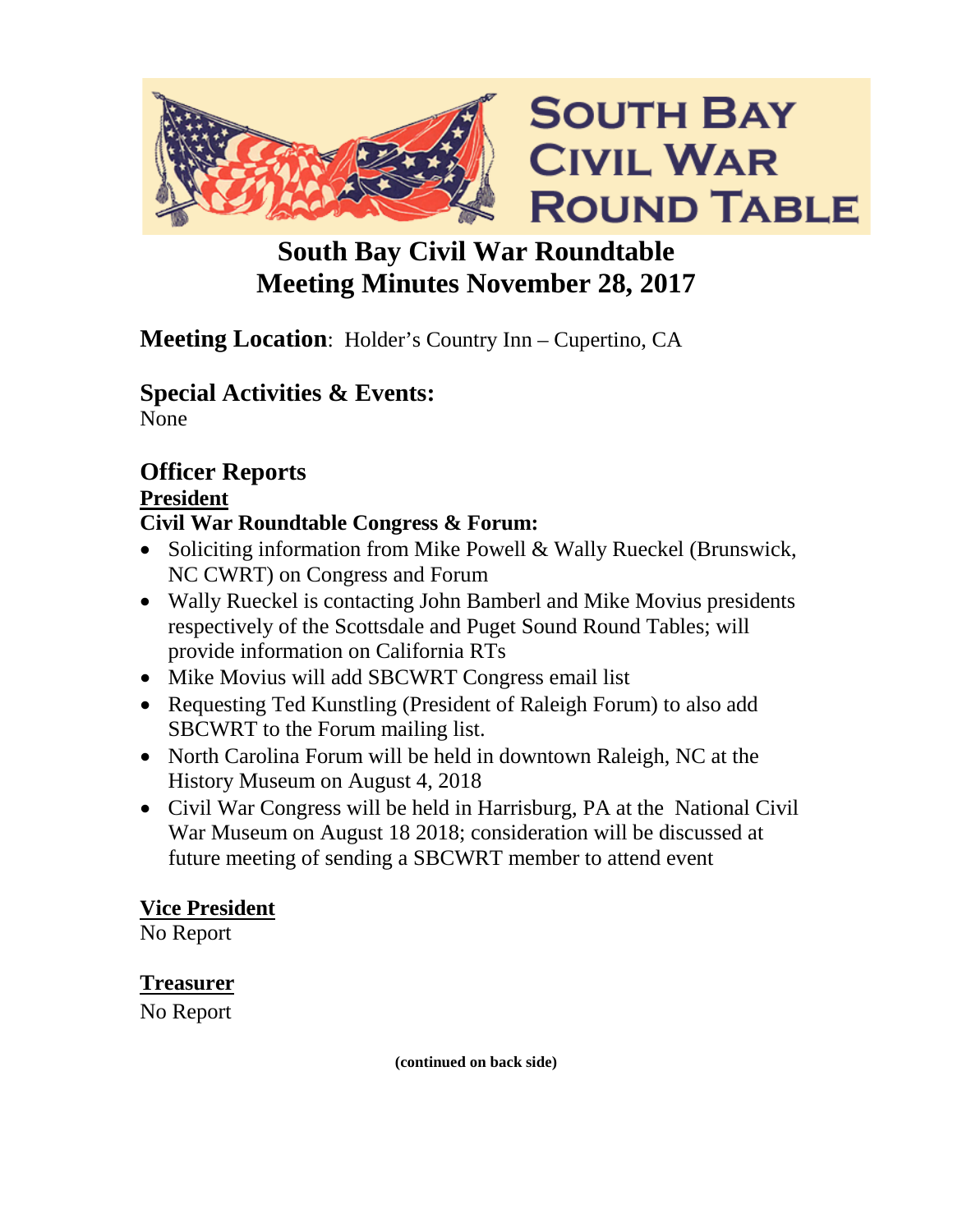#### **Secretary**

- Distributed November meeting minutes
- Civil War Quiz: What Do You Know About Events Leading Up to the Civil War?
- \$42 collected for book raffle
- Meeting Attendance: Total: 18

#### **Preservation**

• Emphasized that the SBCWRT will match any member's donation to a preservation effort

#### **Historian**

No Report

#### **Other Topics**

#### **Civil War Statues In Southern States: Their Removal and/or Preservation (Discussion led by Tom McMahon)**

- Presented information on the intense discussion and various actions regarding the removal of Confederate related monuments from public locations
- Most information/discussion is occurring primarily via Social Media channels
- Over 1500 Confederate monuments/plaques are currently in existence in various locations throughout the South
- Described several examples of violent protests by far right radical white supremist organizations protesting removal of Confederate monuments
- Intent of presentation was not to advocate one position, but to serve as a forum for discussion

#### **Additional Comments From Tom Roza**

- Numerous programs on PBS and CSPAN on the removal of Confederate monuments. Two main discussion points have been featured:
	- 1) Destruction of the Country as Defined by The Constitution
		- a) The North was fighting to preserve the United States as one entity which it saw as justification for the Civil War; the Confederate monuments symbolized support for that destruction and thus, that warranted and justified their removal
		- b) The South was fighting to in effect destroy the then existing United States and form their own country; Southerners agree they were fighting to create their own country, and the monuments are viewed as symbols for The Cause